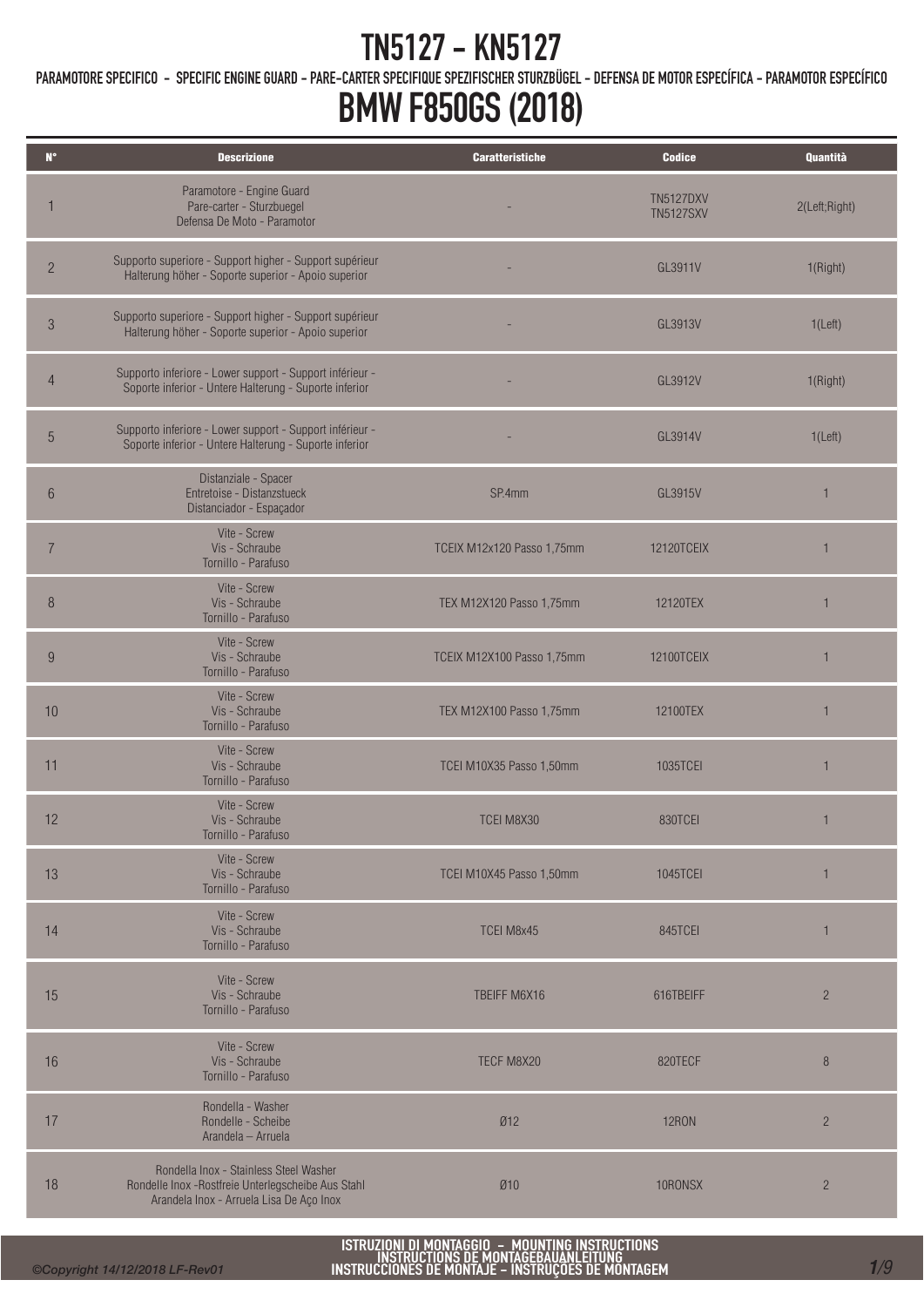PARAMOTORE SPECIFICO - SPECIFIC ENGINE GUARD - PARE-CARTER SPECIFIQUE SPEZIFISCHER STURZBÜGEL - DEFENSA DE MOTOR ESPECÍFICA - PARAMOTOR ESPECÍFICO

| $N^{\circ}$ | <b>Descrizione</b>                                                                                                             | <b>Caratteristiche</b> | <b>Codice</b> | Quantità       |
|-------------|--------------------------------------------------------------------------------------------------------------------------------|------------------------|---------------|----------------|
| 19          | Rondella spaccata - Split washer<br>Scheibe - Rondelle fendue<br>Arandela seccionada - Arruela Dentada                         | Ø8                     | Z1060         | $\overline{2}$ |
| 20          | Rondella Svasata - Flared Washer<br>Rondelle Evasee - Unterlegscheibe<br>Arandela Alargada - Arruela Cônica                    | Ø6                     | 618RONP       | $\overline{2}$ |
| 21          | Rondella - Washer<br>Rondelle - Scheibe<br>Arandela - Arruela                                                                  | Ø8                     | 8RON          | 8              |
| 22          | Distanziale - Spacer<br>Entretoise - Distanzstueck<br>Distanciador - Espaçador                                                 | Ø22x8 Foro 12,5        | C22L8F12,5T   | $\overline{2}$ |
| 23          | Distanziale - Spacer<br>Entretoise - Distanzstueck<br>Distanciador - Espaçador                                                 | Ø22x55 Foro 12,5       | C22L55F12,5T  | $\overline{2}$ |
| 24          | Distanziale - Spacer<br>Entretoise - Distanzstueck<br>Distanciador - Espaçador                                                 | Ø18x18 Foro 8,5        | C18L18F8,5T   |                |
| 25          | Distanziale Svasato - Flared Spacer<br>Entretoise Evasee - Abstandsbüche<br>Distanciador Alargado - Espaçador Cônico           |                        | <b>V918T</b>  | $\overline{2}$ |
| 26          | <b>NIPPLES</b>                                                                                                                 |                        | V906T         |                |
| 27          | 0-Ring                                                                                                                         |                        | Z2161         | $\overline{2}$ |
| 28          | Componenti Originali - Original Parts<br>Parties Originales - Original Bauteile<br>Componentes Originales - Componentes Origin |                        |               |                |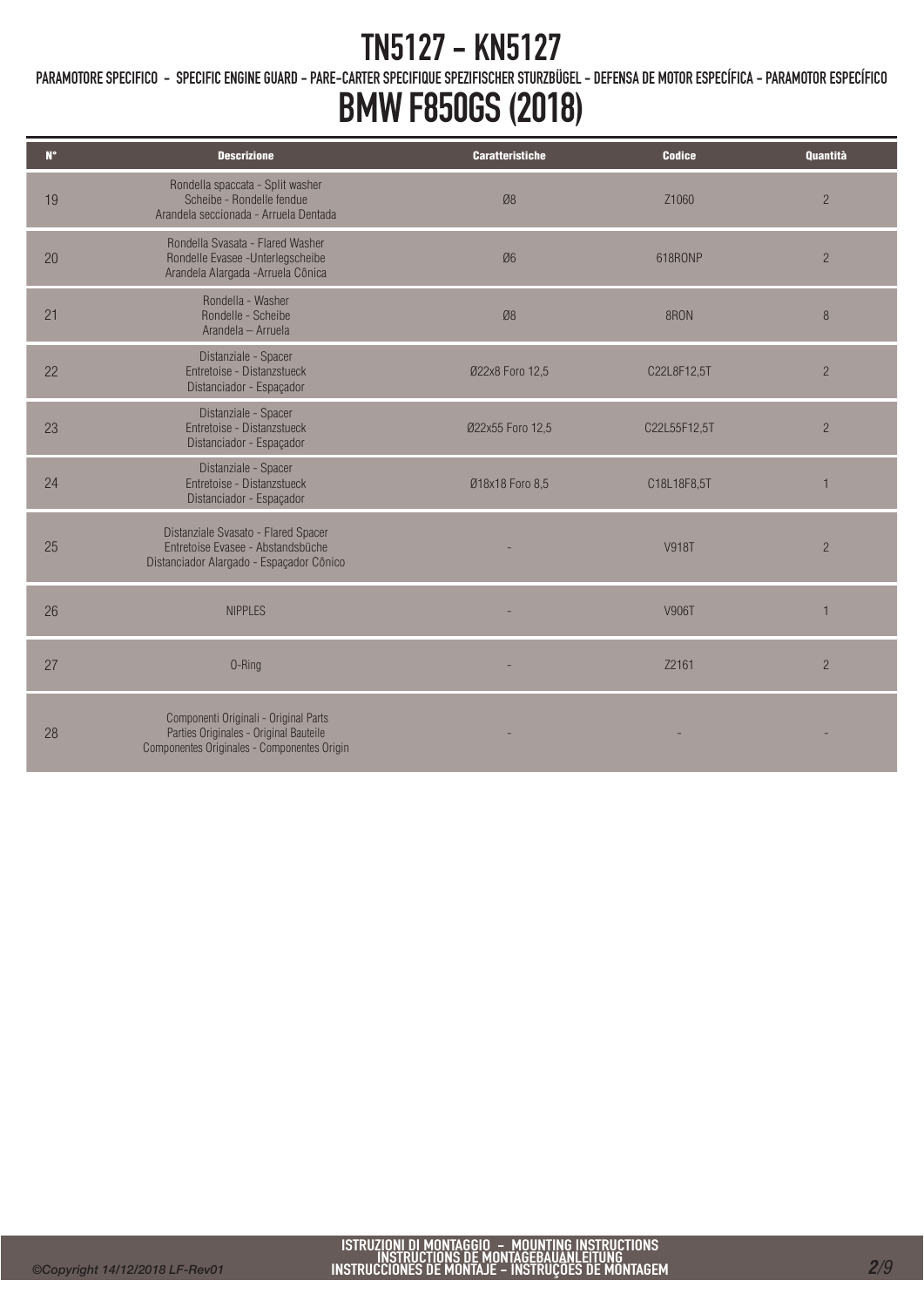### 127 - KN5127

PARAMOTORE SPECIFICO - SPECIFIC ENGINE GUARD - PARE-CARTER SPECIFIQUE SPEZIFISCHER STURZBÜGEL - DEFENSA DE MOTOR ESPECÍFICA - PARAMOTOR ESPECÍFICO

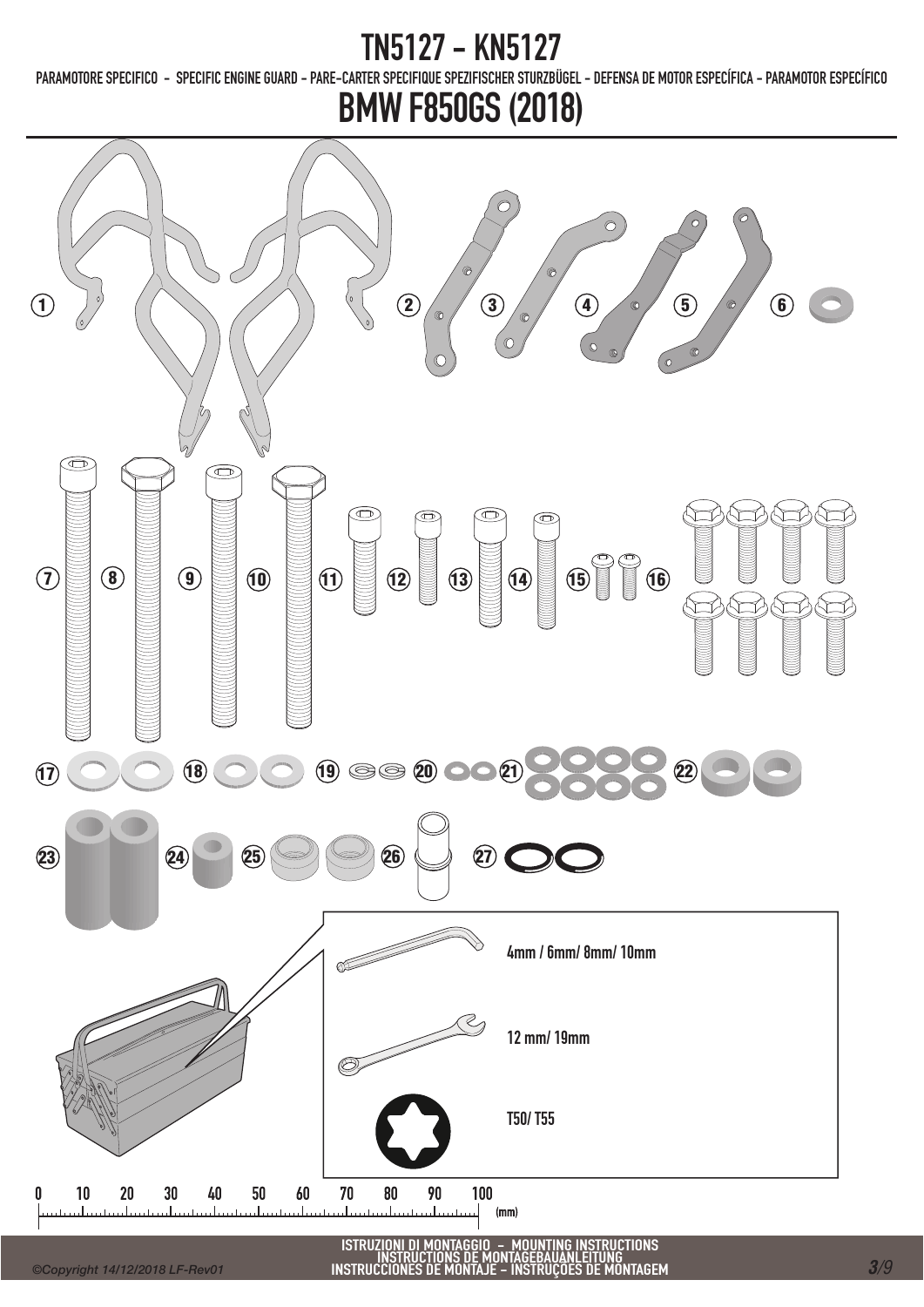PARAMOTORE SPECIFICO - SPECIFIC ENGINE GUARD - PARE-CARTER SPECIFIQUE SPEZIFISCHER STURZBÜGEL - DEFENSA DE MOTOR ESPECÍFICA - PARAMOTOR ESPECÍFICO

# BMW F850GS (2018)

# LEFT SIDE/RIGHT SIDE



*©Copyright 14/12/2018 LF-Rev01*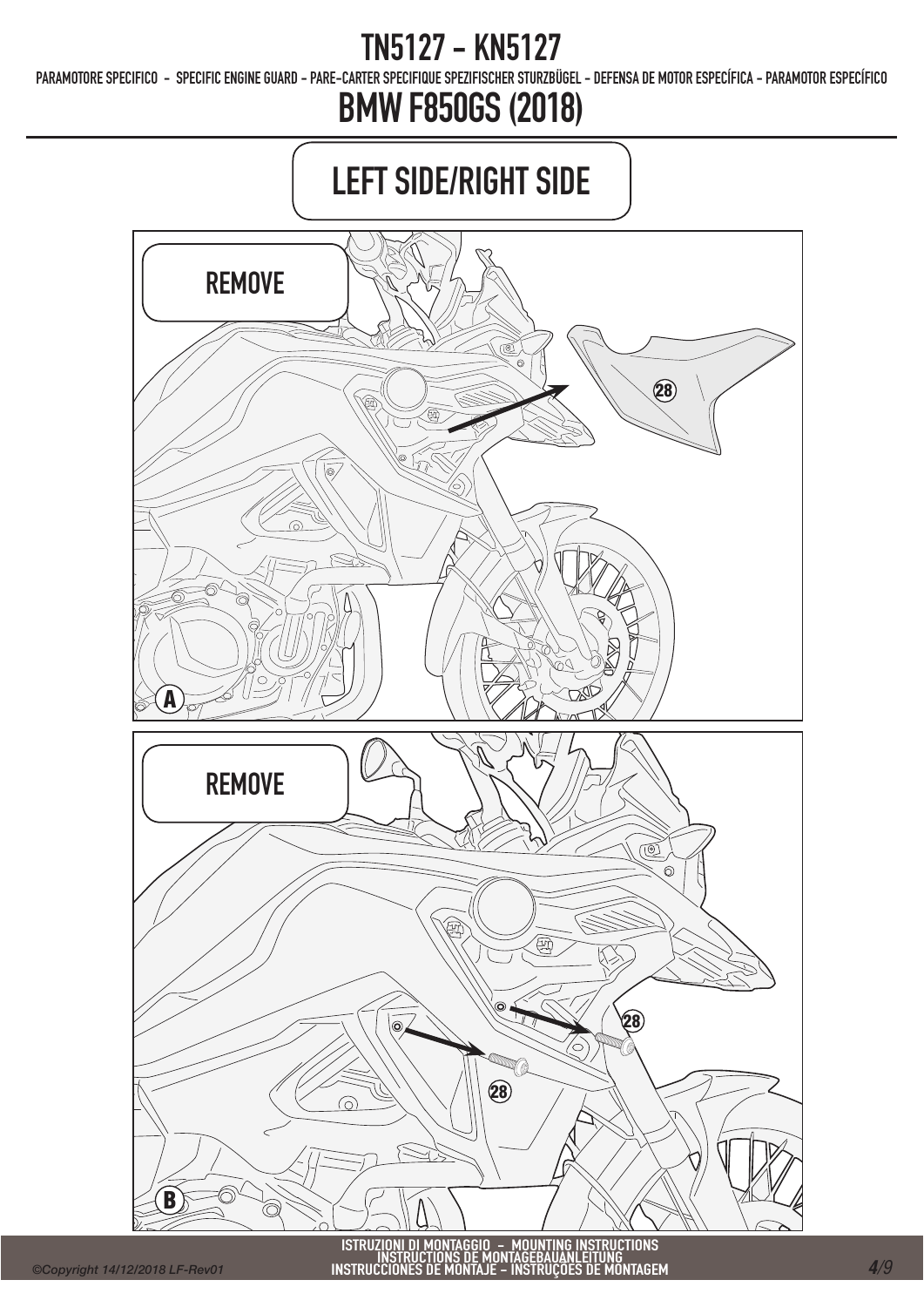PARAMOTORE SPECIFICO - SPECIFIC ENGINE GUARD - PARE-CARTER SPECIFIQUE SPEZIFISCHER STURZBÜGEL - DEFENSA DE MOTOR ESPECÍFICA - PARAMOTOR ESPECÍFICO



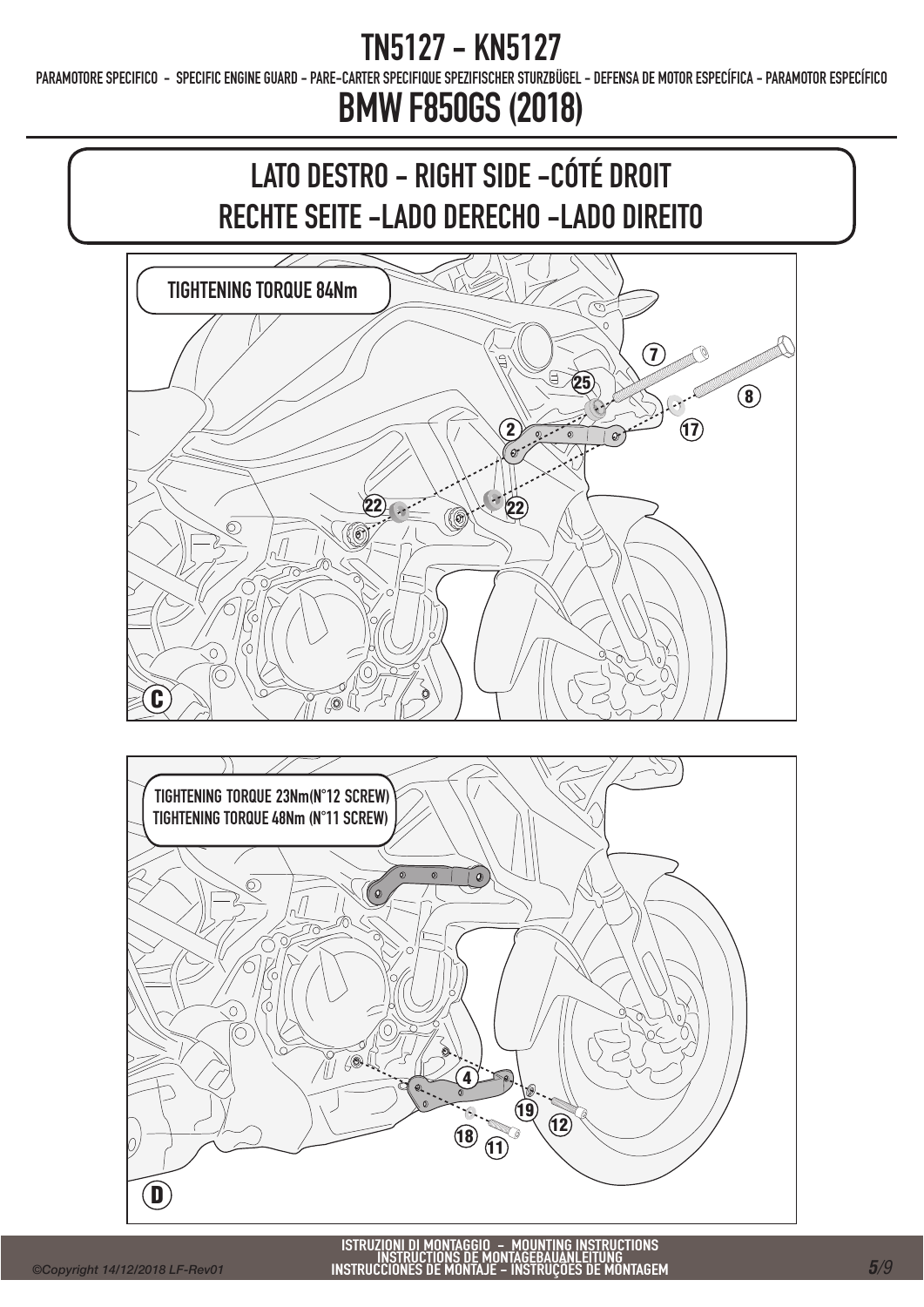PARAMOTORE SPECIFICO - SPECIFIC ENGINE GUARD - PARE-CARTER SPECIFIQUE SPEZIFISCHER STURZBÜGEL - DEFENSA DE MOTOR ESPECÍFICA - PARAMOTOR ESPECÍFICO



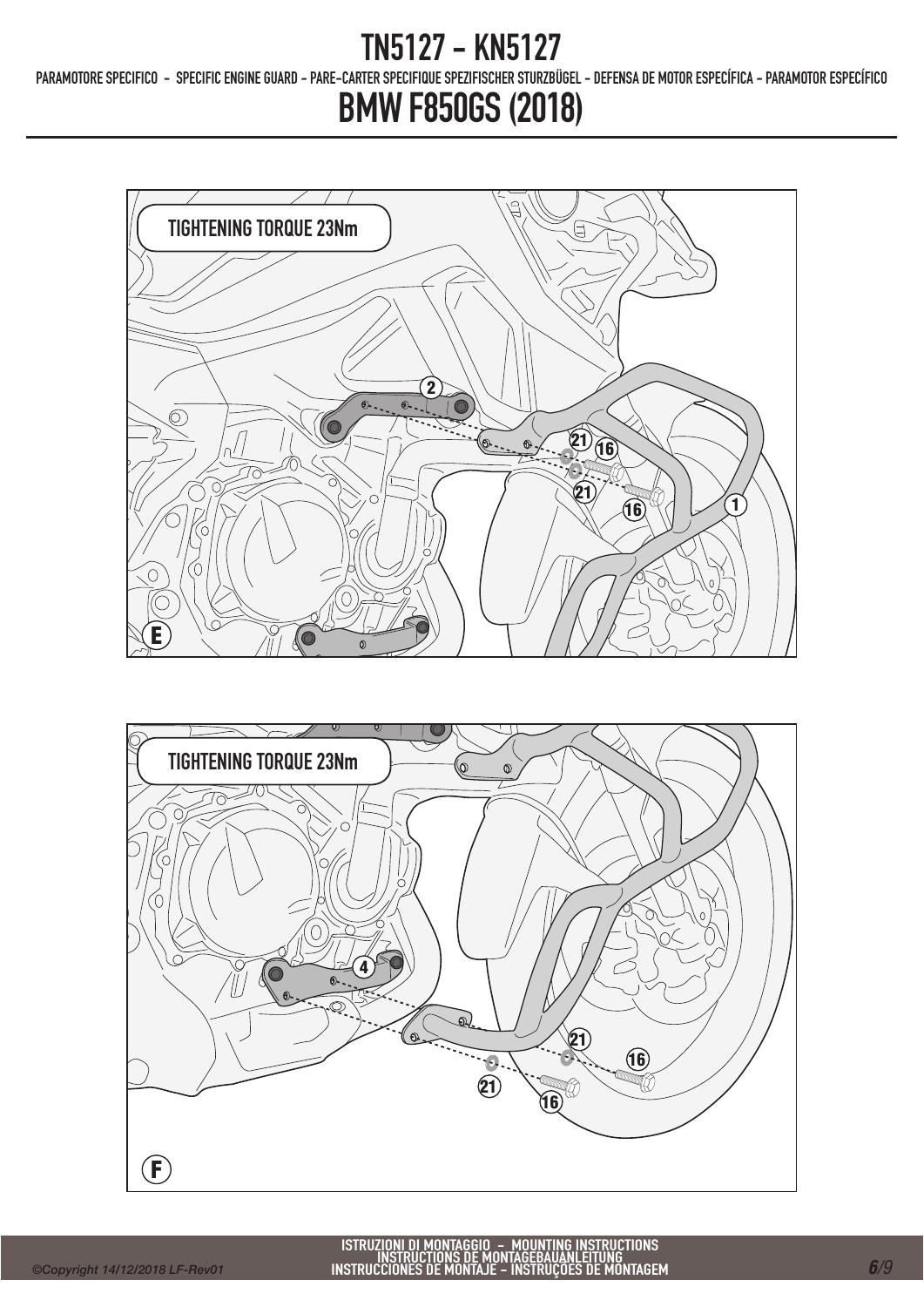PARAMOTORE SPECIFICO - SPECIFIC ENGINE GUARD - PARE-CARTER SPECIFIQUE SPEZIFISCHER STURZBÜGEL - DEFENSA DE MOTOR ESPECÍFICA - PARAMOTOR ESPECÍFICO

# BMW F850GS (2018)

# LATO SINISTRO -LEFT SIDE - CÓTÉ GAUCHE LINKE SEITE - LADO IZQUIERDO - LADO ESQUERDO



ISTRUZIONI DI MONTAGGIO - MOUNTING INSTRUCTIONS INSTRUCTIONS DE MONTAGEBAUANLEITUNG INSTRUCCIONES DE MONTAJE - INSTRUÇÕES DE MONTAGEM *<sup>7</sup>/9*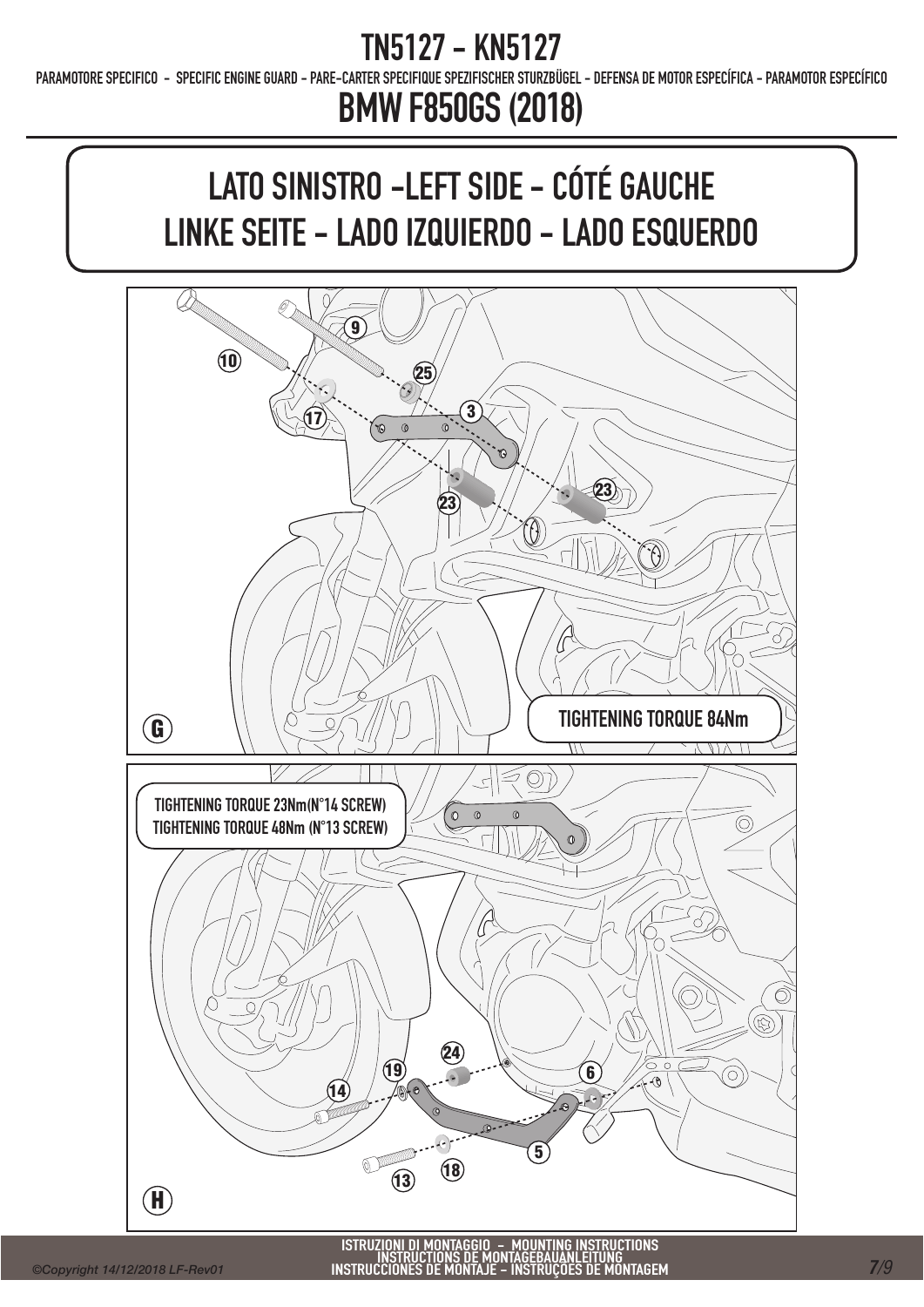PARAMOTORE SPECIFICO - SPECIFIC ENGINE GUARD - PARE-CARTER SPECIFIQUE SPEZIFISCHER STURZBÜGEL - DEFENSA DE MOTOR ESPECÍFICA - PARAMOTOR ESPECÍFICO